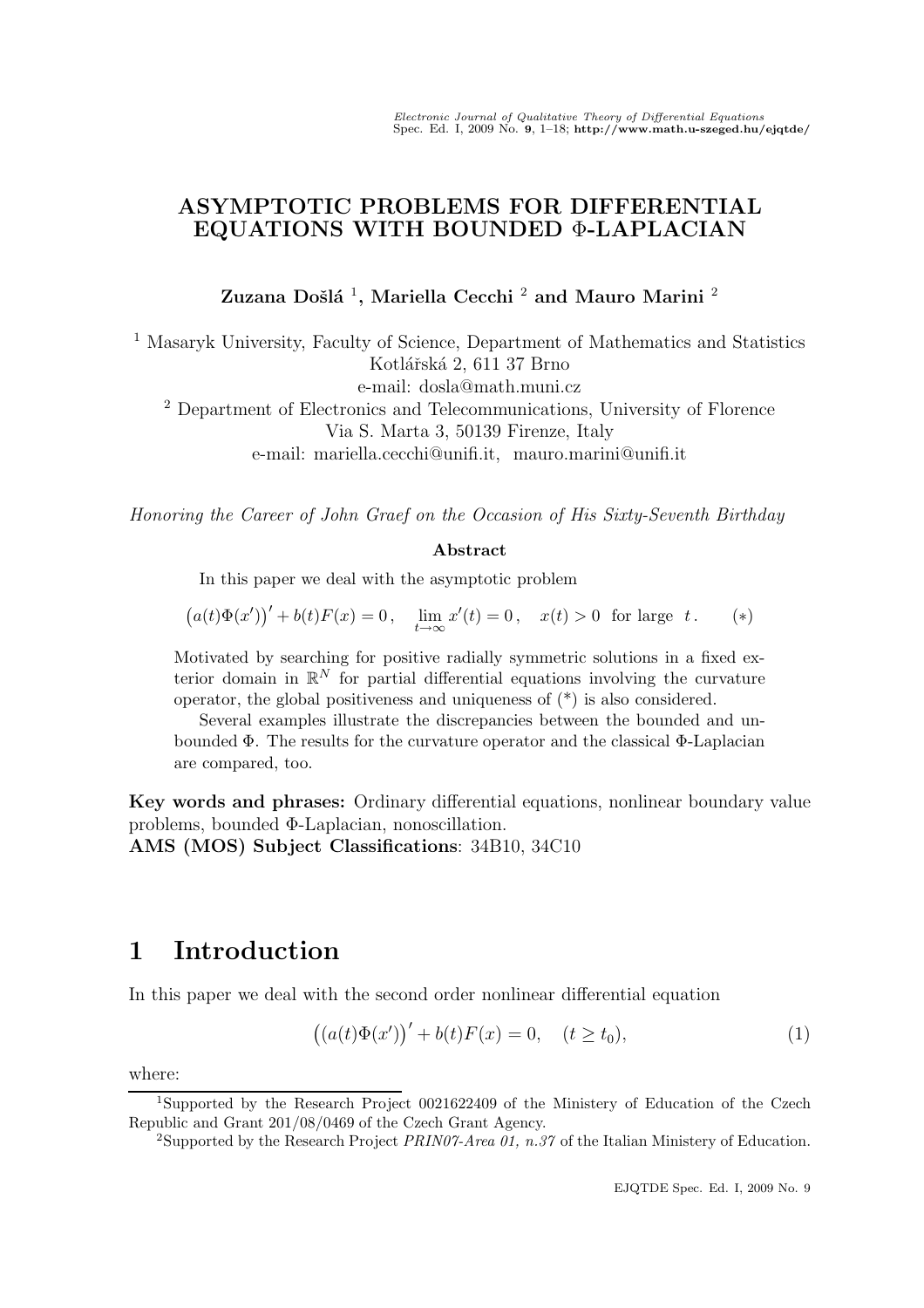- (i)  $\Phi: \mathbb{R} \to (-\sigma, \sigma)$ ,  $0 < \sigma \leq \infty$ , is an increasing odd homeomorphism, such that  $\Phi(u)u > 0$  for  $u \neq 0$ ;
- (ii)  $F: \mathbb{R} \to \mathbb{R}$  is a continuous increasing function such that  $F(u)u > 0$  for  $u \neq 0$ ;
- (iii)  $a, b: [t_0, \infty) \to (0, \infty)$  are continuous functions and

$$
\int_{t_0}^{\infty} b(t) dt < \infty.
$$

Our aim is to study the existence of positive solutions x of  $(1)$  satisfying the asymptotic boundary conditions

$$
\lim_{t \to \infty} x(t) = \ell_x, \quad \lim_{t \to \infty} x'(t) = 0, \quad 0 < \ell_x < \infty \,, \tag{2}
$$

$$
\lim_{t \to \infty} x(t) = \infty, \quad \lim_{t \to \infty} x'(t) = 0.
$$
\n(3)

The prototype of (1) is the equation

$$
(a(t)\Phi_C(x'))' + b(t)F(x) = 0, \quad (t \ge t_0),
$$
 (4)

where the map  $\Phi_C : \mathbb{R} \to (-1, 1)$  is given by

$$
\Phi_C(u) = \frac{u}{\sqrt{1+|u|^2}}.
$$
\n(5)

This equation arises in the study of the radially symmetric solutions of partial differential equation with the curvature operator

$$
\operatorname{div}\left(g(|x|)\frac{\nabla u}{\sqrt{1+|\nabla u|^2}}\right) + B(|x|)F(u) = 0, \tag{6}
$$

where  $x = (x_1, \ldots, x_n) \in \mathbb{R}^n$ ,  $n \geq 2$ ,  $\nabla u = (D_1 u, \ldots, D_n u)$ ,  $D_i = \partial/\partial x_i$ ,  $i = 1, \ldots, n$ ,  $|x| = \sqrt{\sum_{i=1}^n x_i^2}$ ,  $E = \{x \in \mathbb{R}^n : |x| \ge d\}$ ,  $d > 0$  and  $g: \mathbb{R}^+ \to \mathbb{R}^+$  is a weight function. Denote  $r = |x|$  and  $\frac{du}{dr} = u_r$ , the radial derivative of u. Since  $\nabla u = \frac{x}{r}$  $rac{x}{r}u_r$ , we have

$$
g(r)\frac{\nabla u}{\sqrt{1+|\nabla u|^2}} = x\frac{g(r)}{r}\Phi_C(u_r)
$$

and, by a direct computation, we get that the function  $u$  is a radially symmetric solution of (6) if and only if the function  $y = y(r) = u(|x|)$  is a solution of

$$
(r^{n-1}g(r)\Phi_C(y'))' + r^{n-1}B(r)F(y) = 0, \quad (r \ge d),
$$

which is a special case of (1).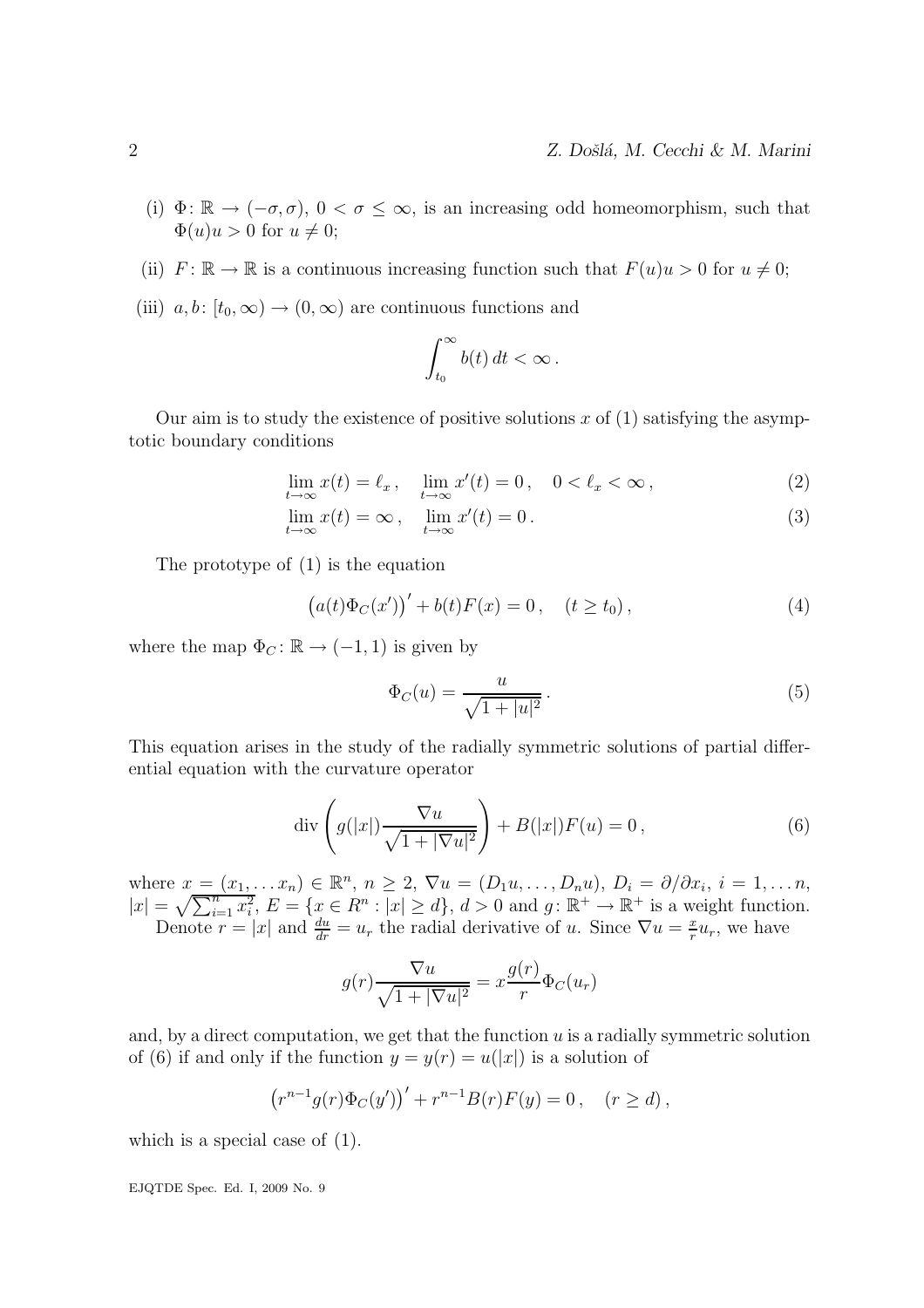Boundary value problems on a compact interval associated to the partial differential equations with the mean curvature operator have been investigated in [4, 5, 6]; see also the references therein.

When  $\Phi$  is the classical  $\Phi$ -Laplacian, i.e.

$$
\Phi(u) = |u|^{p-2}u \,, \quad p > 1 \,,
$$

various types of asymptotic problems for equation (1) have been deeply investigated. We refer to [2, 3, 8, 13, 14] and the monographs [1, 10] for further references.

In a recent paper [9], the authors studied all possible types of nonoscillatory solutions of (1) and their mutual coexistence under the assumption that there exists  $\lambda > 0$ such that

$$
\lambda a^{-1}(t) \in \text{Im } \Phi \quad \text{for any} \quad t \ge t_0. \tag{7}
$$

This classification depends on the asymptotic behavior of the vector  $(x, x<sup>[1]</sup>)$ , where x is a solution of (1) and  $x^{[1]}$  denotes its quasiderivative

$$
x^{[1]}(t) = a(t)\Phi(x'(t)).
$$

If  $\sigma = \infty$ , i.e. Im  $\Phi$  is unbounded, then (7) is satisfied for any  $\lambda > 0$ . So, condition (7) plays a role only when  $\text{Im } \Phi$  is bounded and requires

$$
\liminf_{t \to \infty} \quad a(t) > 0. \tag{8}
$$

Moreover, when (8) holds, then

$$
\lim_{t \to \infty} x^{[1]}(t) = 0 \implies \lim_{t \to \infty} x'(t) = 0
$$

for any solution x of (1). If  $\liminf_{t\to\infty} a(t) = 0$ , then this is not in general true.

For these reasons, particular attention will be devoted to the equation (1) with  $\Phi$ bounded and its special case (4). Consequently, throughout this paper, we assume

Im 
$$
\Phi
$$
 is bounded,  $\liminf_{t \to \infty} a(t) = 0$ . (Hp)

It is easy to show (see below) that, when  $(Hp)$  holds, any nonoscillatory solution x of (1) satisfies  $\lim_{t\to\infty} x^{[1]}(t) = 0.$ 

Moreover, the global positiveness and uniqueness of solutions of  $(1)$ – $(2)$  will be also considered. This problem is motivated by searching for positive radially symmetric solutions in a fixed exterior domain in  $\mathbb{R}^N$  for (6).

We will show that the lack of the homogeneity property of  $\Phi$  can produce several new phenomena, which are illustrated by some examples. With minor changes, our results can be applied also when  $\sigma = \infty$  and so they complement the previous ones stated in [7, 9] for a general  $\Phi$  and in [8] for the classical  $\Phi$ -Laplacian. Similarities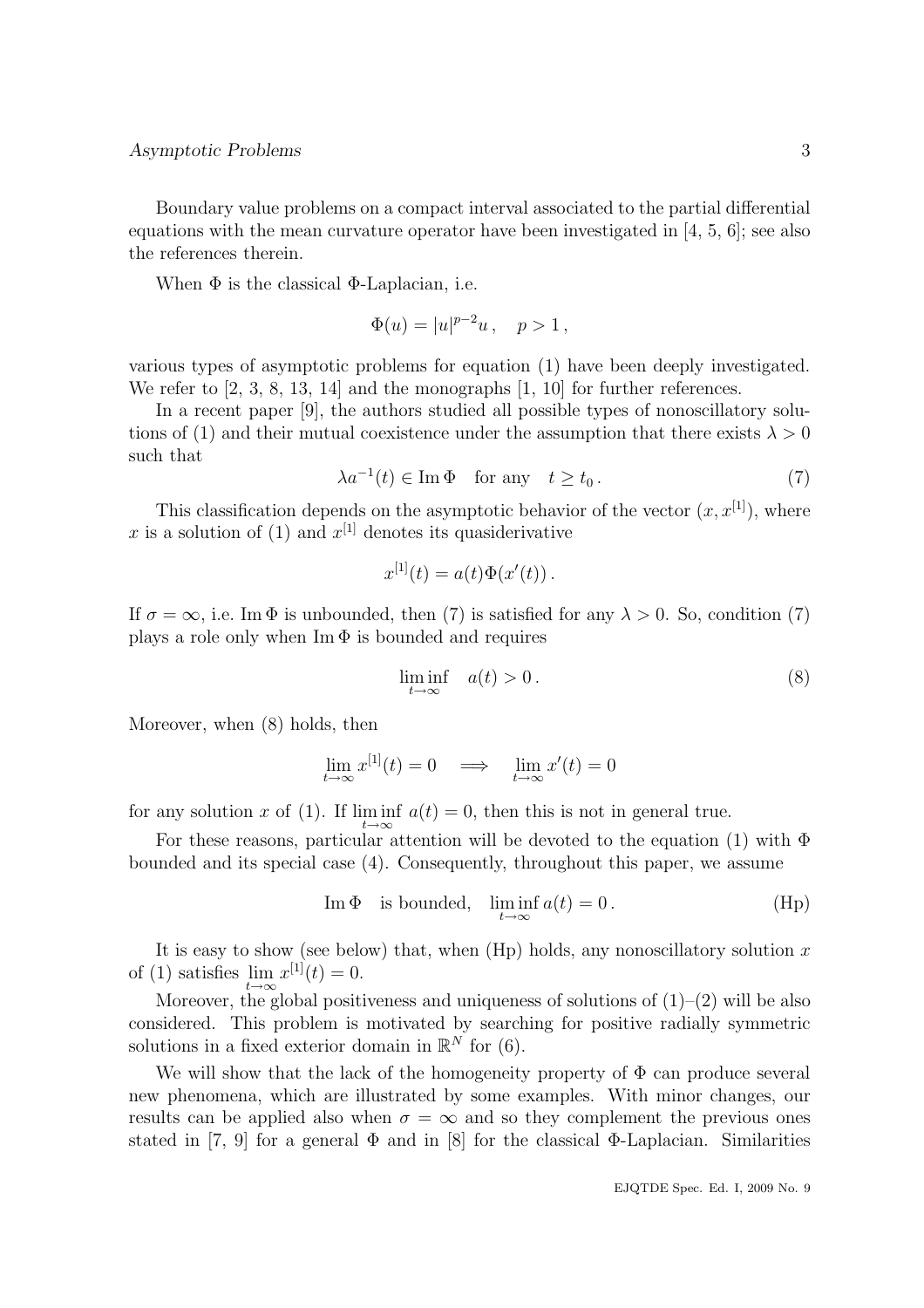and discrepancies with these cases complete the paper jointly with a discussion on the meaning of the assumption (Hp).

Finally, we introduce the integral

$$
J_{\mu} = \int^{\infty} \Phi^* \left( \mu \, \frac{1}{a(t)} \int_t^{\infty} b(s) \, ds \right) \, dt \,,
$$

where  $\Phi^*$  denotes the inverse function to  $\Phi$  and  $\mu$  is a positive constant. This integral plays a crucial role for the asymptotic behavior of solutions, similarly as in case when  $\Phi$  is unbounded ([7, 8, 9]).

### 2 Necessary Conditions

Throughout this paper we shall consider only the solutions of (1) which exist on some ray  $[t_x, \infty)$ , where  $t_x \geq t_0$  may depend on the particular solution. As usual, a solution x of (1) defined in some neighborhood of infinity is said to be *nonoscillatory* if  $x(t) \neq 0$ for large t, and *oscillatory* otherwise.

If x is eventually positive [negative], then its quasiderivative  $x^{[1]}$  is decreasing [increasing] for large t. The following holds.

**Lemma 2.1.** Assume (Hp). Then any nonoscillatory solution x of (1) satisfies

$$
x(t)x^{[1]}(t) > 0 \quad \text{for large } t \text{ and } \lim_{t \to \infty} x^{[1]}(t) = 0.
$$

**Proof.** Let x be a nonoscillatory solution of  $(1)$  and, without loss of generality, assume  $x(t) > 0$  for  $t \geq T \geq t_0$ . From (Hp), there exists  $\{t_k\}, t_k \to \infty$  such that  $\lim_{k} x^{[1]}(t_k) = 0$  and, because  $x^{[1]}$  is eventually decreasing, the assertion follows.

In virtue of Lemma 2.1, nonoscillatory solutions of (1) are eventually monotone. Necessary conditions for the solvability of  $(1)–(2)$ , or  $(1)–(3)$ , are given by the following.

Proposition 2.1. Assume (Hp).

 $i_1$ ) If

$$
\limsup_{t \to \infty} \frac{1}{a(t)} \int_t^{\infty} b(s) \, ds = \infty \,,
$$

then any continuable solution of (1) is oscillatory.  $(i_2)$  Assume  $\lim_{|u|\to\infty} |F(u)| = \infty$ . If

$$
\limsup_{t \to \infty} \frac{1}{a(t)} \int_{t}^{\infty} b(s) \, ds > 0 \,, \tag{9}
$$

then (1) does not have unbounded nonoscillatory solutions.  $i_3$ ) If

$$
\liminf_{t \to \infty} \frac{1}{a(t)} \int_t^{\infty} b(s) \, ds > 0
$$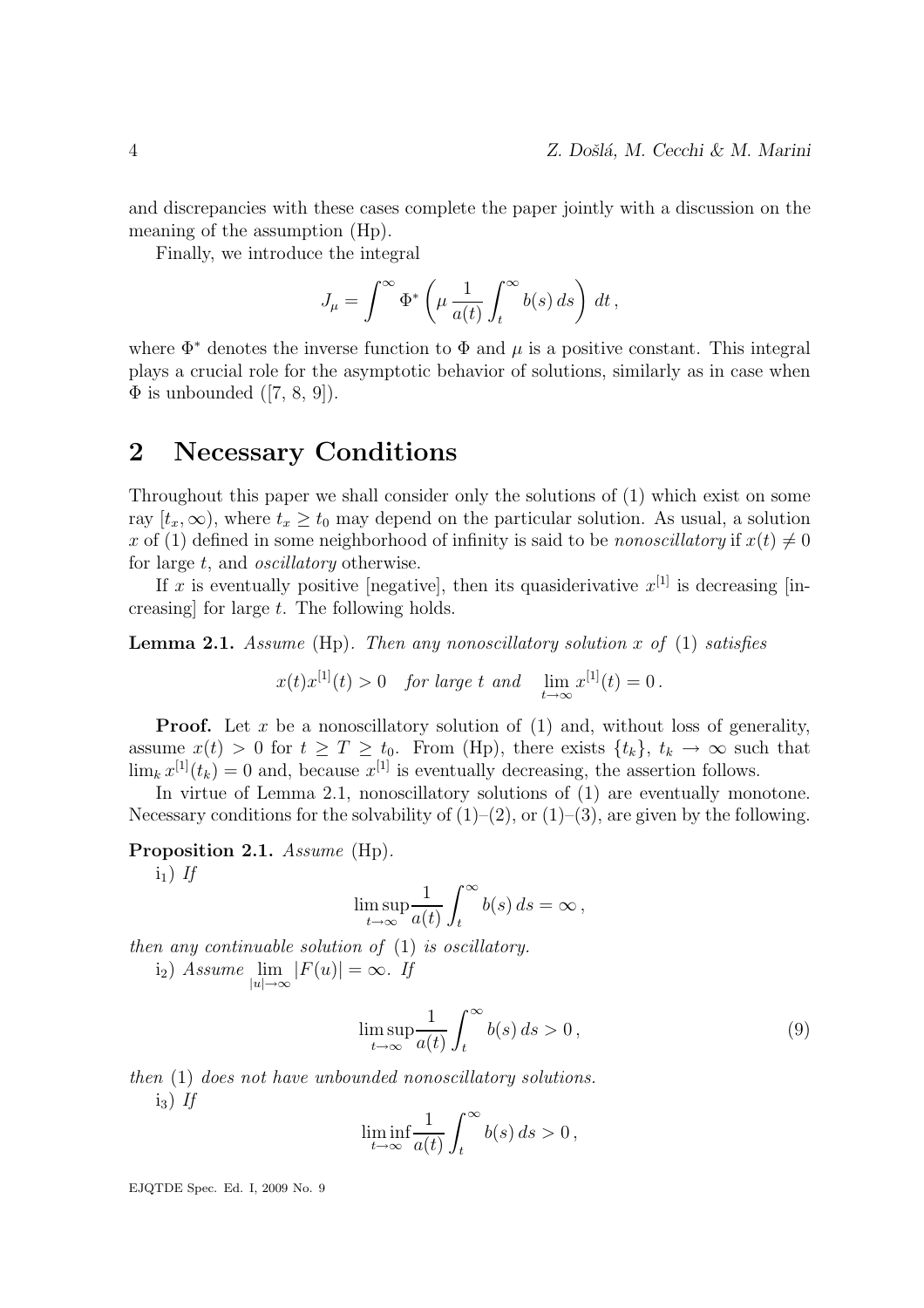then (1) does not have bounded nonoscillatory solutions. In addition, if  $\lim_{|u| \to \infty} |F(u)| =$  $\infty$ , then any continuable solution of (1) is oscillatory.

 $i_4$ ) If

$$
\lim_{t \to \infty} \frac{1}{a(t)} \int_{t}^{\infty} b(s) ds = 0,
$$
\n(10)

then any bounded nonoscillatory solution  $x$  of  $(1)$  satisfies

$$
\lim_{t \to \infty} x'(t) = 0. \tag{11}
$$

Conversely, if  $(1)$  has nonoscillatory solutions x satisfying  $(11)$ , then  $(10)$  holds.

**Proof.** Let x be a nonoscillatory solution of  $(1)$ . In view of Lemma 2.1 we can suppose, without loss of generality,  $x(t) > 0$ ,  $x'(t) > 0$  for  $t \geq T$ .

Claim i<sub>1</sub>). Integrating (1), we obtain for  $t \geq T$ 

$$
x^{[1]}(t) = \int_t^{\infty} b(s) F(x(s)) ds \ge F(x(t)) \int_t^{\infty} b(s) ds \tag{12}
$$

or

$$
\frac{\sigma}{F(x(t))} > \frac{1}{a(t)} \int_t^{\infty} b(s) \, ds
$$

which yields a contradiction as  $t \to \infty$ .

Claim i<sub>2</sub>). Now assume  $\lim_{t\to\infty} x(t) = \infty$ . Using the same argument, we obtain for  $t \geq T$ 

$$
\sigma > \Phi(x'(t)) \ge F(x(t)) \frac{1}{a(t)} \int_t^{\infty} b(s) \, ds
$$

which contradicts (9) as  $t \to \infty$ .

Claim i<sub>3</sub>). From  $(12)$  it follows that

$$
\Phi(x'(t)) \ge F(x(T))\frac{1}{a(t)} \int_{t}^{\infty} b(s) ds , \qquad (13)
$$

so  $\liminf_{t\to\infty} x'(t) > 0$ , i.e. x is unbounded. The second assertion follows from claim  $i_2$ ).

Claim i<sub>4</sub>). If  $\lim_{t\to\infty} x(t) = \ell_x < \infty$ , then for  $t \geq T$  we have

$$
\Phi^*\left(F(\ell_x)\frac{1}{a(t)}\int_t^\infty b(s)\,ds\right)\geq x'(t)\geq \Phi^*\left(F(x(T))\frac{1}{a(t)}\int_t^\infty b(s)ds\right)\,,
$$

which yields  $(11)$ . Conversely, from  $(13)$ , the condition  $(10)$  immediately follows. From (13) the following result follows.

**Proposition 2.2.** Assume (Hp). If  $J_{\mu} = \infty$  for any sufficiently small  $\mu > 0$ , then bounded nonoscillatory solutions of (1) do not exist.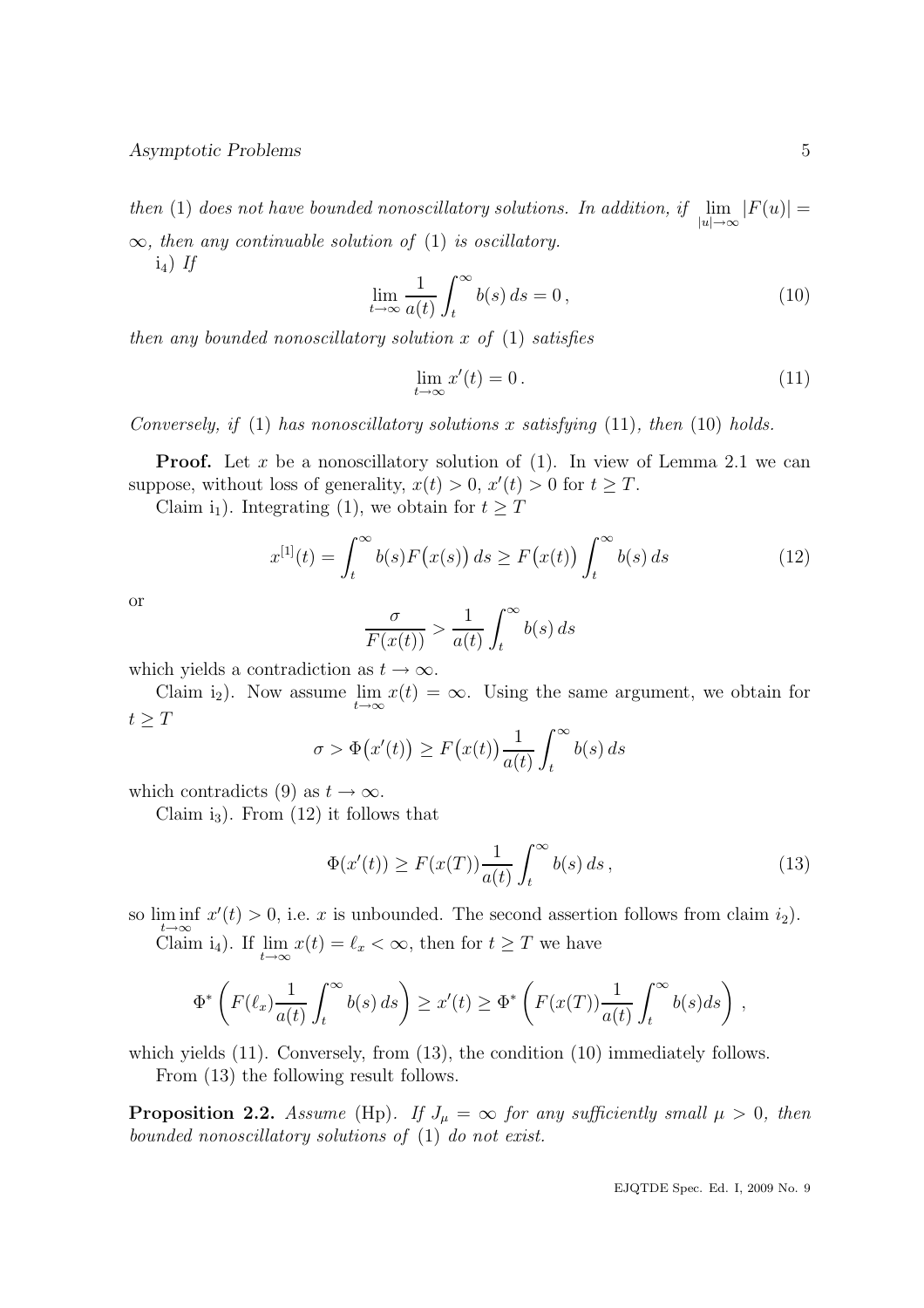**Remark 2.1.** Proposition 2.1-i<sub>2</sub>) remains to hold if the unboundedness of F is replaced by

$$
\lim_{|u| \to \infty} |F(u)| = M_F < \infty \,, \quad \limsup_{t \to \infty} \frac{1}{a(t)} \int_t^\infty b(s) \, ds > \frac{\sigma}{M_F} \,. \tag{14}
$$

The following example shows that the condition (14) is optimal.

Example 2.1. The equation

$$
\left(t^{-1}\Phi_C(x')\right)' + \frac{\sqrt{t^2 + 4}}{\sqrt{5}t^3}\Phi_C(x) = 0\,, \quad (t \ge 1)\,,
$$

has the unbounded solution  $x(t) = t/2$ , i.e., the statement of Proposition 2.1-i<sub>2</sub>) does not hold. In this case

$$
\limsup_{t \to \infty} \frac{1}{a(t)} \int_t^{\infty} b(s) ds = \limsup_{t \to \infty} t \int_t^{\infty} \frac{1}{s^2} ds = 1,
$$

so (14) is not verified. However, Proposition 2.1-i<sub>3</sub>) is applicable and any nonoscillatory solutions is unbounded.

### 3 Nonoscillatory Bounded Solutions

In this section we deal with solutions of (1) satisfying the asymptotic conditions (2) and with their global positiveness and uniqueness.

Theorem 3.1. Assume (Hp),

$$
\limsup_{t \to \infty} \frac{1}{a(t)} \int_{t}^{\infty} b(s) \, ds < \infty \tag{15}
$$

and there exists a positive constant  $\overline{\mu}$  such that

$$
J_{\overline{\mu}} = \int^{\infty} \Phi^* \left( \frac{\overline{\mu}}{a(t)} \int_t^{\infty} b(s) \, ds \right) \, dt < \infty \, .
$$

Then, for each  $L > 0$ , L sufficiently small, (1) has nonoscillatory solutions, x, such that  $\lim_{t\to\infty} x(t) = L.$ 

In addition, if (10) holds, then  $\lim_{t\to\infty}x'(t)=0$ , i.e. the asymptotic problem (1)-(2) is solvable.

**Proof.** In view of (15), there exists  $L > 0$  such that  $F(L) < \overline{\mu}$  and

$$
\sup_{t\geq t_0}\frac{F(L)}{a(t)}\int_t^\infty b(s)\,ds < \sigma.
$$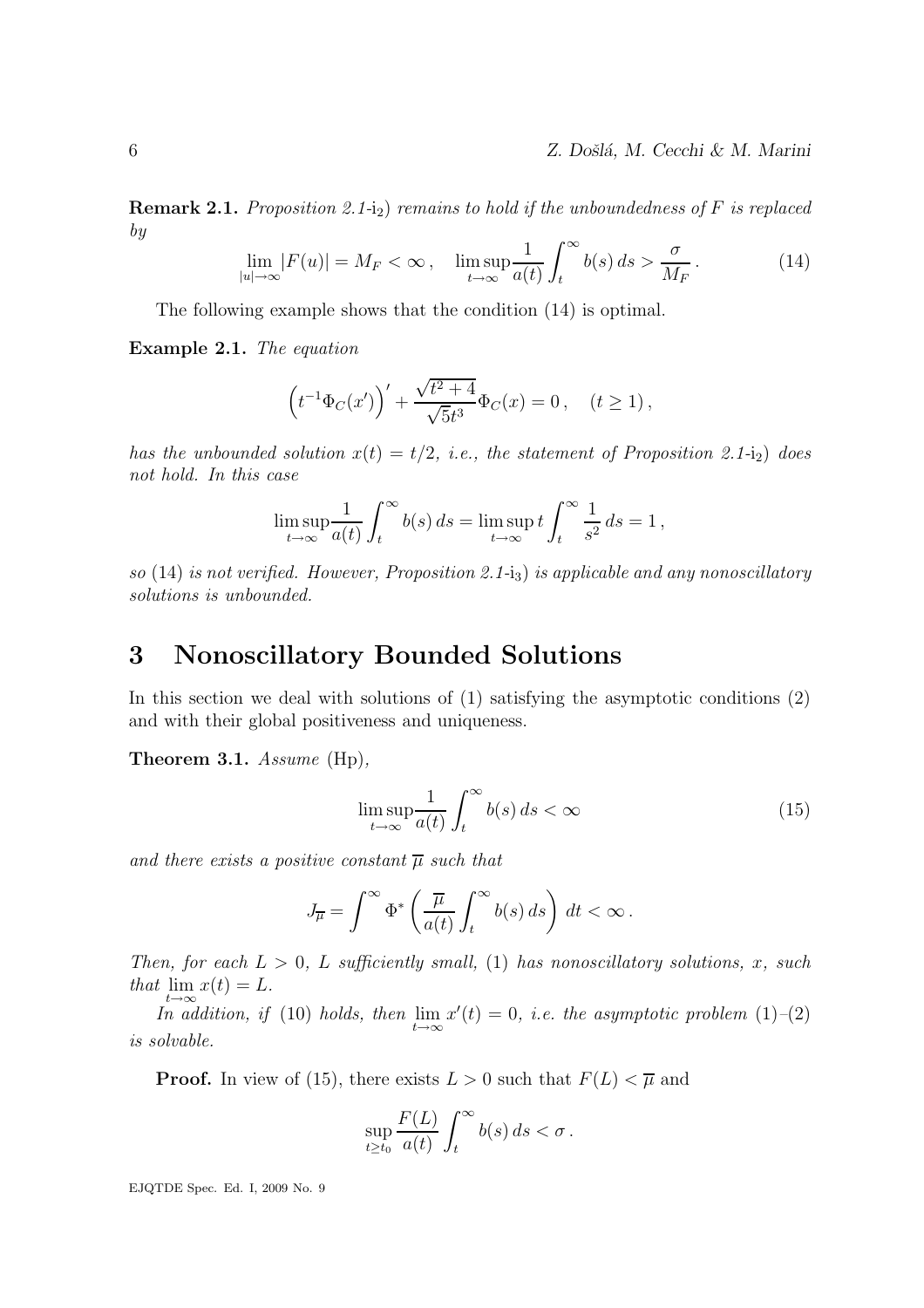Choose  $t_1 \geq t_0$  large so that

$$
\int_{t_1}^{\infty} \Phi^* \left( \frac{F(L)}{a(t)} \int_t^{\infty} b(s) \, ds \right) \, dt \le \frac{L}{2} \,. \tag{16}
$$

Denote with  $C[t_1,\infty)$  the Fréchet space of all continuous functions on  $[t_1,\infty)$  endowed with the topology of uniform convergence on compact subintervals of  $[t_1, \infty)$  and consider the set  $\Omega \subset C[t_1,\infty)$  given by

$$
\Omega = \{ u \in C[t_1, \infty) : L/2 \le u(t) \le L \} .
$$

Define on  $\Omega$  the operator T as follows

$$
T(u)(t) = L - \int_t^{\infty} \Phi^* \left( \frac{1}{a(s)} \int_s^{\infty} b(\tau) F(u(\tau)) d\tau \right) ds.
$$

Obviously,  $T(u)(t) \leq L$ . From (16), because it results for  $s \geq t_1$ 

$$
\int_{s}^{\infty} b(\tau) F(u(\tau)) d\tau \leq F(L) \int_{s}^{\infty} b(\tau) d\tau,
$$

we obtain  $T(u)(t) \geq L/2$ , that is T maps  $\Omega$  into itself. Let us show that  $T(\Omega)$  is relatively compact, i.e.  $T(\Omega)$  consists of functions equibounded and equicontinuous on every compact interval of  $[t_1,\infty)$ . Because  $T(\Omega) \subset \Omega$ , the equiboundedness follows. Moreover, in view of the above estimates, for any  $u \in \Omega$  we have

$$
0 < \frac{d}{dt} T(u)(t) \le \Phi^* \left( \frac{F(L)}{a(s)} \int_s^\infty b(\tau) \, d\tau \right) \,,
$$

which proves the equicontinuity of the elements of  $T(\Omega)$ . The continuity of T in  $\Omega$ follows by using the Lebesgue dominated convergence theorem and taking into account (16). Thus, by the Tychonov fixed point theorem, there exists a fixed point x of  $T$ . Clearly, x is a solution of (1) such that  $\lim_{t\to\infty} x(t) = L$  and the solvability of the BVP  $(1)-(2)$  follows from Proposition 2.1–i<sub>4</sub>).

Theorem 3.1 answers the existence problem of bounded eventually positive solutions of (1). For the equation (4) this result can be improved by obtaining sufficient conditions for their global positivity and uniqueness. To this end, the following Gronwall type lemma is needed.

**Lemma 3.1** ([11, Lemma 4.1]). Let w and  $\psi$  be two nonnegative continuous functions such that  $\psi \in L^1[T, \infty)$  and  $w \psi \in L^1[T, \infty)$ . If

$$
w(t) \le A + \int_t^\infty \psi(s)w(s) \, ds \,, \quad (t \ge T) \,,
$$

for some nonnegative constant A, then

$$
w(t) \le A \exp \left( \int_t^\infty \psi(s) ds \right), \quad (t \ge T).
$$

If, in particular,  $A = 0$ , then  $w(t) = 0$  identically on  $[T, \infty)$ .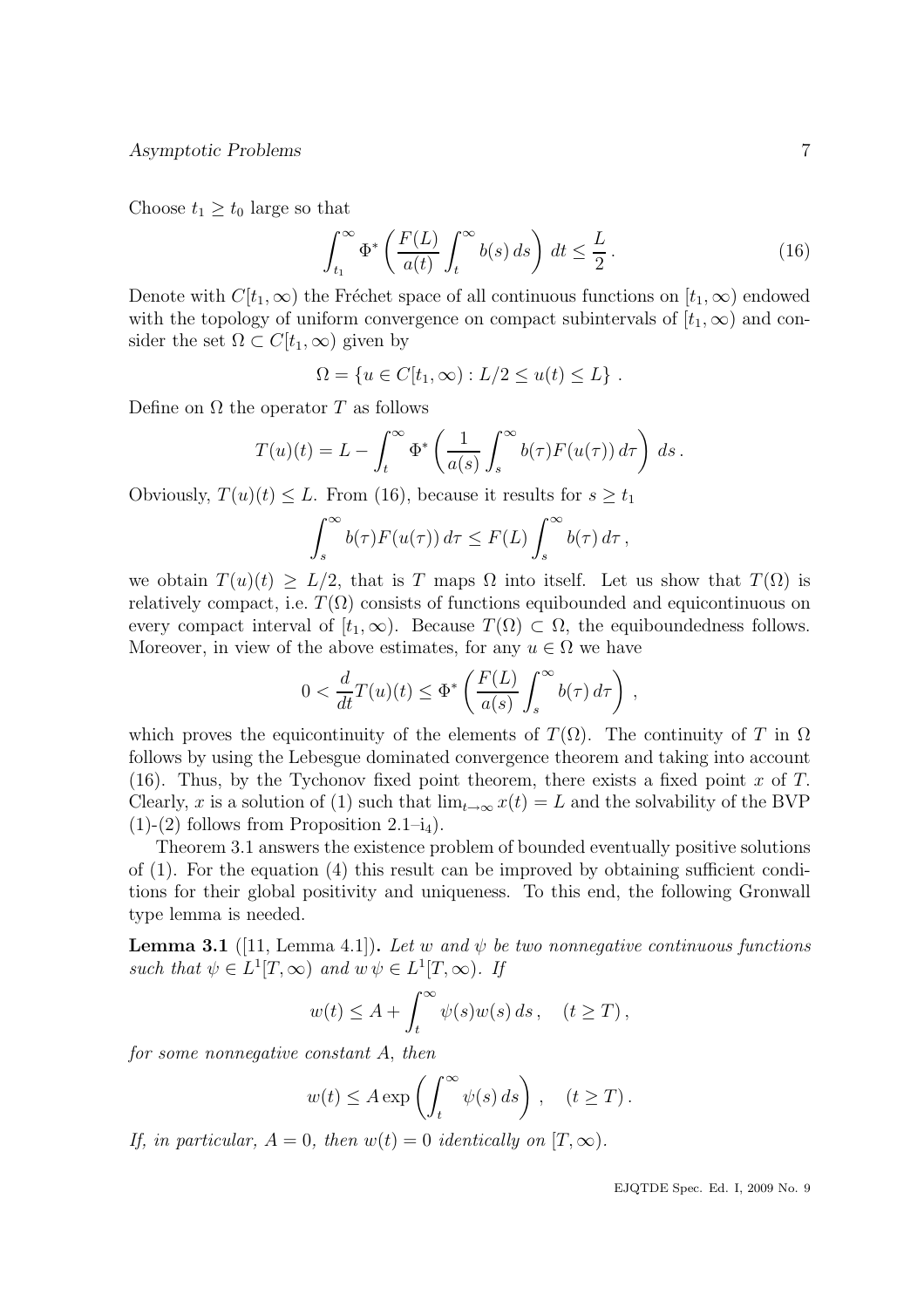**Theorem 3.2.** Assume (Hp) and suppose that  $F$  is continuously differentiable in a neighborhood of zero such that

$$
\lim_{u \to 0} \frac{F(u)}{u} = 0.
$$
\n(17)

If conditions (15) and

$$
I = \int_{t_0}^{\infty} \frac{1}{a(t)} \int_{t}^{\infty} b(s) \, ds \, dt < \infty \tag{18}
$$

are verified, then for any positive and sufficiently small L, there exists a unique solution x of  $(4)$  such that

$$
x(t) > 0 \quad \text{for} \quad t \ge t_0 \,, \quad \lim_{t \to \infty} x(t) = L \,. \tag{19}
$$

**Proof.** In view of (15), there exists  $\overline{\lambda} > 0$  such that for any  $t \ge t_0$ 

$$
\sup_{t \ge t_0} \frac{\overline{\lambda}}{a(t)} \int_t^\infty b(s) \, ds < \frac{1}{2} \,. \tag{20}
$$

Thus

$$
\Phi_C^* \left( \frac{\overline{\lambda}}{a(t)} \int_t^\infty b(s) \, ds \right) < \frac{2}{\sqrt{3}} \frac{\overline{\lambda}}{a(t)} \int_t^\infty b(s) \, ds \tag{21}
$$

and so, from (18), we have  $J_{\overline{\lambda}} < \infty$ . In virtue of (17), choose  $L > 0$  such that F is continuously differentiable on  $(0, L]$  and

$$
F(L) < \min\left\{\overline{\lambda}, \frac{\sqrt{3}L}{4\,I}\right\}.
$$

From (21) we get

$$
\int_{t_0}^{\infty} \Phi_C^* \left( \frac{F(L)}{a(t)} \int_t^{\infty} b(s) \, ds \right) \, dt < \frac{2}{\sqrt{3}} I \ F(L) < \frac{L}{2}
$$

and so (16) is satisfied with  $t_1 = t_0$ . Reasoning as in the proof of Theorem 3.1-i<sub>1</sub>), there exists at least one solution x of  $(4)$  satisfying the boundary conditions  $(19)$ . It remains to show the uniqueness of this solution. Let  $z, y$  be two solutions of (4) satisfying (19). Since z and y are increasing, we have  $0 < y(t) < L$ ,  $0 < z(t) < L$  on  $[t_0, \infty)$ . Setting

$$
h_w(t) = \frac{1}{a(t)} \int_t^{\infty} b(s) F(w(s)) ds,
$$

in view of (20) we have  $0 < h_y(t) < 2^{-1}$ ,  $0 < h_z(t) < 2^{-1}$ . Integrating (4), we obtain

$$
|y(t) - z(t)| \le \int_t^\infty |\Phi_C^*(h_y(s)) - \Phi_C^*(h_z(s))| \, ds. \tag{22}
$$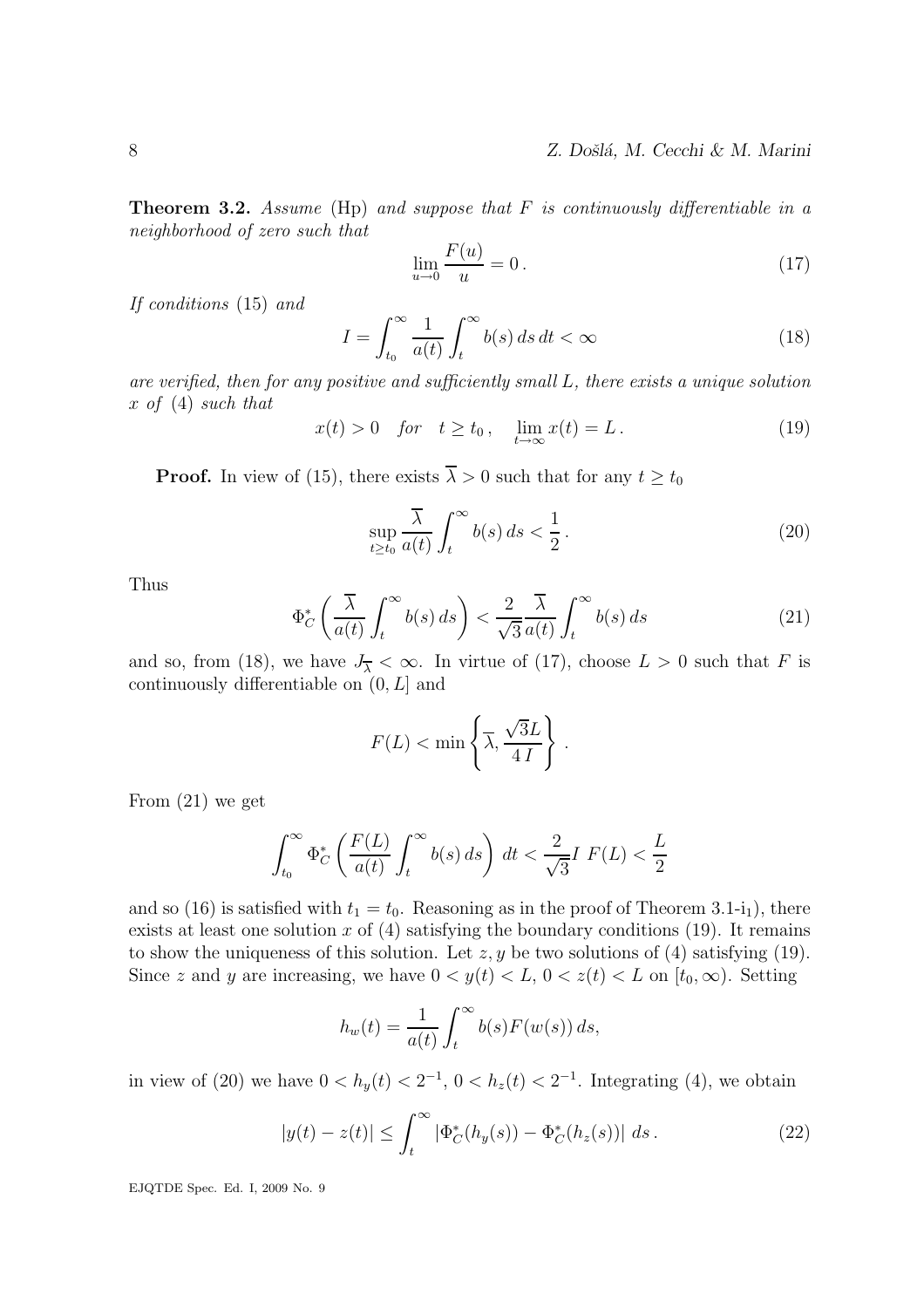A direct calculation gives

$$
\frac{d}{du}\Phi_C^*(u) \le \frac{8}{\sqrt{27}} \quad \text{on} \quad [0, \frac{1}{2}],
$$

and so, the mean value theorem implies

$$
|\Phi_C^*(h_y(t)) - \Phi_C^*(h_z(t))| \le \frac{8}{\sqrt{27}} |h_y(t) - h_z(t)|
$$
  

$$
\le \frac{8}{\sqrt{27}a(t)} \int_t^\infty b(r) |F(y(r)) - F(z(r))| dr.
$$

Using again the mean value theorem, we get

$$
|\Phi_C^*(h_y(t)) - \Phi_C^*(h_z(t))| \le \frac{8M_L}{\sqrt{27}a(t)} \int_t^\infty b(r) |y(r) - z(r)| \, dr \,, \tag{23}
$$

.

where

$$
M_L = \max_{\xi \in [0,L]} \frac{dF}{du}_{|u=\xi}
$$

Putting

$$
w(t) = \sup_{\xi \ge t} |y(\xi) - z(\xi)|,
$$

from  $(22)$  and  $(23)$  we get

$$
w(t) \le \frac{8}{\sqrt{27}} M_L \int_t^\infty \left(\frac{1}{a(s)} \int_s^\infty b(r) \, dr\right) w(s) \, ds
$$

and applying Lemma 3.1 the assertion follows.

Remark 3.1. As already claimed, Theorem 3.2 plays an important role in searching for positive radially symmetric solutions in a fixed exterior domain in  $\mathbb{R}^N$  for the partial differential equation (6). Moreover, Theorem 3.2 can be easily extended to an equation involving a more general  $\Phi$ , by assuming that  $\Phi$  is continuously differentiable in a neighborhood of zero. The details are left to the reader.

A closer examination of proofs of Theorems 3.1 and 3.2 shows that these results hold also when Im  $\Phi$  is unbounded. So, in particular, they can be applied to the equation associated to the Sturm-Liouville operator

$$
(a(t)z')' + b(t)F(z) = 0.
$$
 (24)

The boundedness of nonoscillatory solutions of (24) is strongly related to the boundedness of nonoscillatory solutions of (4). We make this observation precise in Corollary 3.1. To show this fact, the following lemma concerning the map  $\Phi_C$  is needed.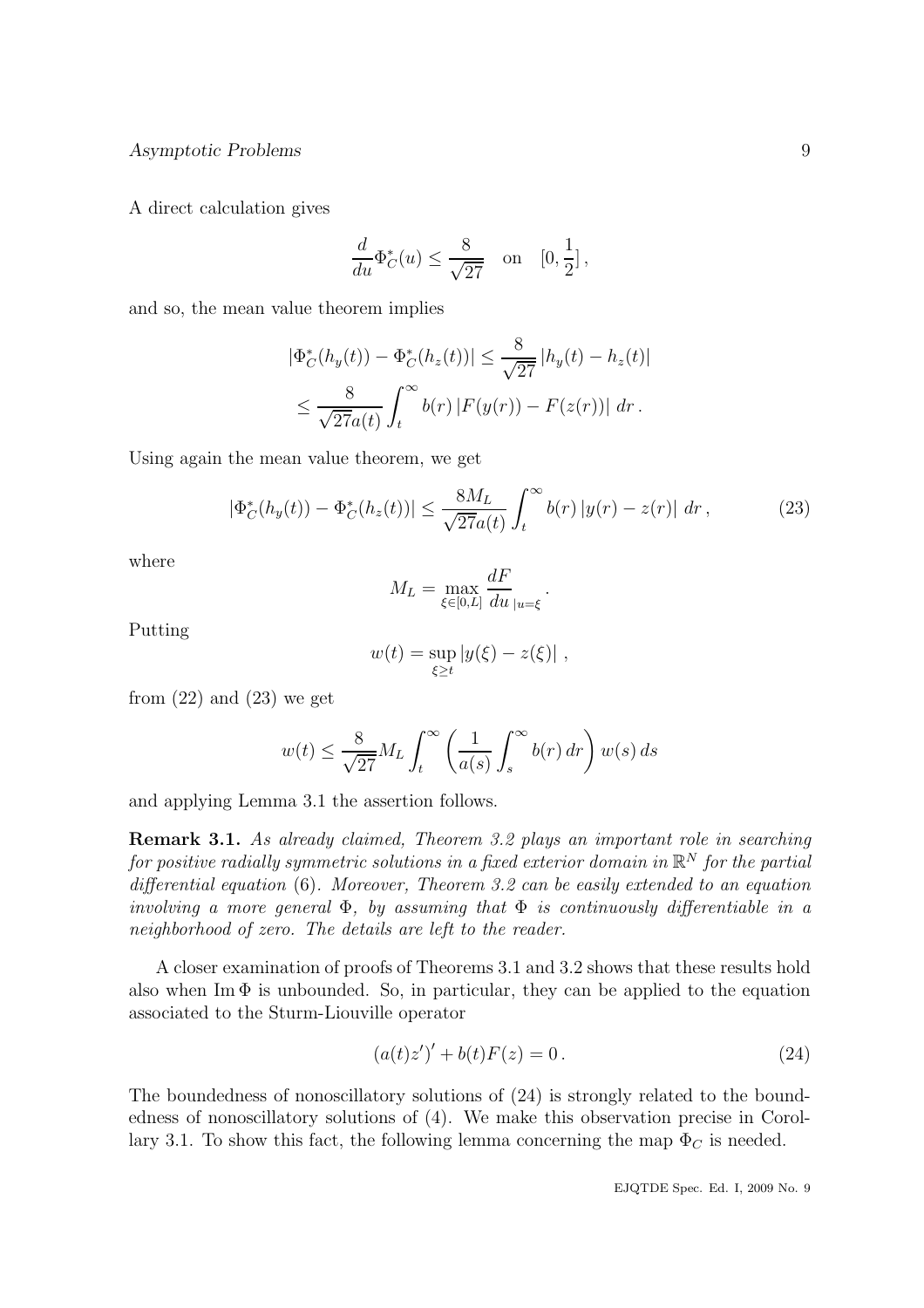$\mu H < 1$  (25)

**Lemma 3.2.** Assume  $(15)$  and let

$$
H = \sup_{t \ge t_0} \frac{1}{a(t)} \int_t^{\infty} b(s) \, ds \, .
$$

For any  $\mu > 0$  such that

we have

$$
I = \int_{t_0}^{\infty} \frac{1}{a(t)} \int_t^{\infty} b(s) \, ds \, dt < \infty \iff J_{\mu}^C = \int_{t_0}^{\infty} \Phi_C^* \left( \frac{\mu}{a(t)} \int_t^{\infty} b(s) \, ds \right) \, dt < \infty \, .
$$

Then, in particular, the convergence of the integral  $J_{\mu}^C$  does not depend on the values of the parameter  $\mu$ , i.e. either  $J_{\mu}^C < \infty$  or  $J_{\mu}^C = \infty$  for any  $\mu > 0$  satisfying (25).

**Proof.** From  $(25)$  we have

$$
\sup_{t\geq t_0}\frac{\mu}{a(t)}\int_t^\infty b(s)\,ds<1\,.
$$

Then

$$
\frac{\mu}{a(t)} \int_t^{\infty} b(s)ds \le \Phi_C^* \left( \mu \frac{1}{a(t)} \int_t^{\infty} b(s) ds \right) \le \frac{\mu}{\sqrt{1 - H^2}} \frac{1}{a(t)} \int_t^{\infty} b(s) ds
$$

and the assertion follows.

Corollary 3.1. Assume (15) and

$$
\liminf_{t \to \infty} a(t) = 0. \tag{26}
$$

Then the following statements are equivalent.

- $i_1$ ) Equation (24) has bounded nonoscillatory solutions.
- i2) Equation (4) has bounded nonoscillatory solutions.
- i<sub>3</sub>)  $I < \infty$ .

**Proof.** i<sub>1</sub>) 
$$
\Longrightarrow
$$
 i<sub>2</sub>). If  $\int_{t_0}^{\infty} \frac{1}{a(t)} dt < \infty$ , then  $I < \infty$  and Lemma 3.2 yields  $J^C_{\mu} < \infty$  for

any  $\mu > 0$  satisfying (25). So, the assertion follows from Theorem 3.1. If  $\int_{0}^{\infty}$  $t_0$ 1  $\frac{1}{a(t)} dt = \infty,$ 

then  $I < \infty$ , as it follows by applying to the equation (24), for instance, [7, Theorem  $(4.2-i_1)$ ] or [13, Theorem 2.2]. Hence, using the same argument, the assertion again follows.

 $(i_2) \Longrightarrow i_3$ ). From Proposition 2.2 we have  $J_{\mu}^C < \infty$  for a sufficiently small constant  $\mu > 0$ . So, in view of Lemma 3.2, the assertion follows.

 $i_3$ )  $\implies$   $i_1$ ). The assertion follows by applying Theorem 3.1, which, as claimed, holds also when  $\sigma = \infty$ .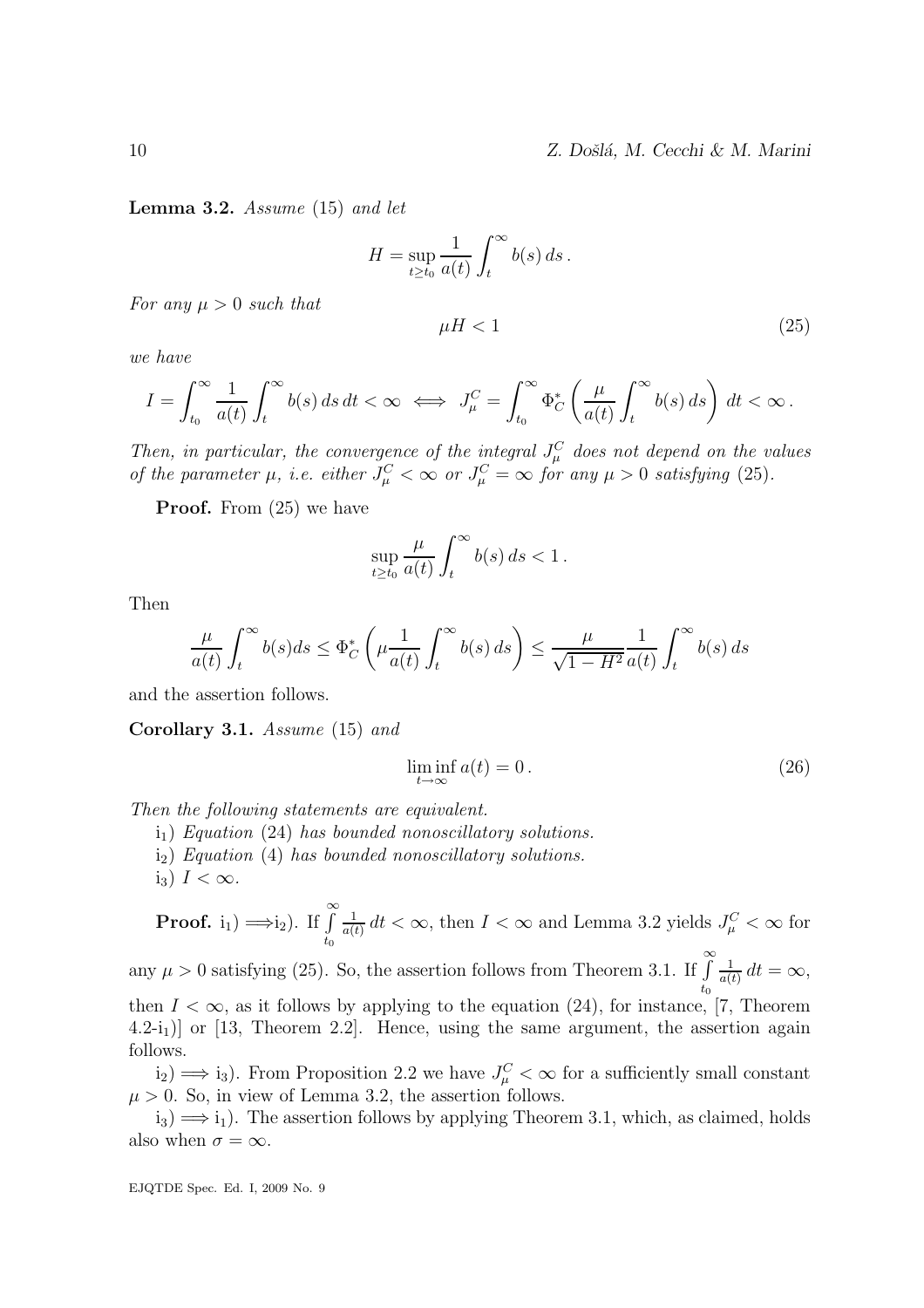### 4 Asymptotic Estimates

When  $\Phi$  is the classical  $\Phi$ -Laplacian, for two bounded nonoscillatory solutions x, y, such that  $\lim_{t\to\infty} x(t) = \ell_x \neq 0$ ,  $\lim_{t\to\infty} y(t) = \ell_y \neq 0$  we have that the limit

$$
\lim_{t \to \infty} \frac{x(t) - \ell_x}{y(t) - \ell_y} = \lim_{t \to \infty} \frac{x'(t)}{y'(t)}
$$

is finite and different from zero. Roughly speaking, all bounded nonoscillatory solutions of (1) with the classical Φ-Laplacian have an equivalent growth at infinity. This fact can fail for a general  $\Phi$ , with Im  $\Phi$  bounded, as the following example illustrates.

Example 4.1. Consider the equation

$$
\left(\frac{1}{t}\Phi(x')\right)' + \frac{\log t - 1}{(t\log t)^2}x = 0 \quad (t \ge 3),\tag{27}
$$

where  $\Phi: \mathbb{R} \to (-1, 1)$  is a continuous odd function such that

$$
\Phi(u) = -(\log u)^{-1} \quad \text{if} \quad 0 < u < 1/e \,. \tag{28}
$$

Let us show that (27) has two bounded solutions such that

$$
\lim_{t \to \infty} \frac{x'(t)}{y'(t)} = \infty.
$$
\n(29)

We have

$$
\Phi^*(w) = e^{-1/w} \quad \text{if} \quad 0 < w < 1 \, .
$$

Because

$$
\frac{1}{a(t)} \int_t^{\infty} b(s) ds = -t \int_t^{\infty} \frac{d}{ds} \left( \frac{1}{s \log s} \right) ds = \frac{1}{\log t},
$$

we get for  $\lambda \in (0, 1]$ 

$$
\Phi^* \left( \lambda \, \frac{1}{a(t)} \int_t^\infty b(s) \, ds \right) \, dt = \frac{1}{t^{1/\lambda}} \,. \tag{30}
$$

.

Taking into account that

$$
\sup_{t\geq 3}\frac{1}{a(t)}\int_t^\infty b(s)\,ds<1\,,
$$

in virtue of Theorem 3.1 and its proof, there exist two bounded nonoscillatory solutions x, y of (27) such that  $\lim_{t\to\infty} x(t) = 2^{-1}$ ,  $\lim_{t\to\infty} y(t) = 8^{-1}$ . The l'Hopital rule yields

$$
\lim_{t \to \infty} \frac{\Phi(x'(t))}{(\log t)^{-1}} = \frac{1}{2}, \quad \lim_{t \to \infty} \frac{\Phi(y'(t))}{(\log t)^{-1}} = \frac{1}{8}
$$

Hence there exists  $T \ge t_0$  such  $x'(t) > t^{-3}$ ,  $y'(t) < t^{-4}$  for  $t > T$ . Then  $x'(t) > ty'(t)$ and (29) follows.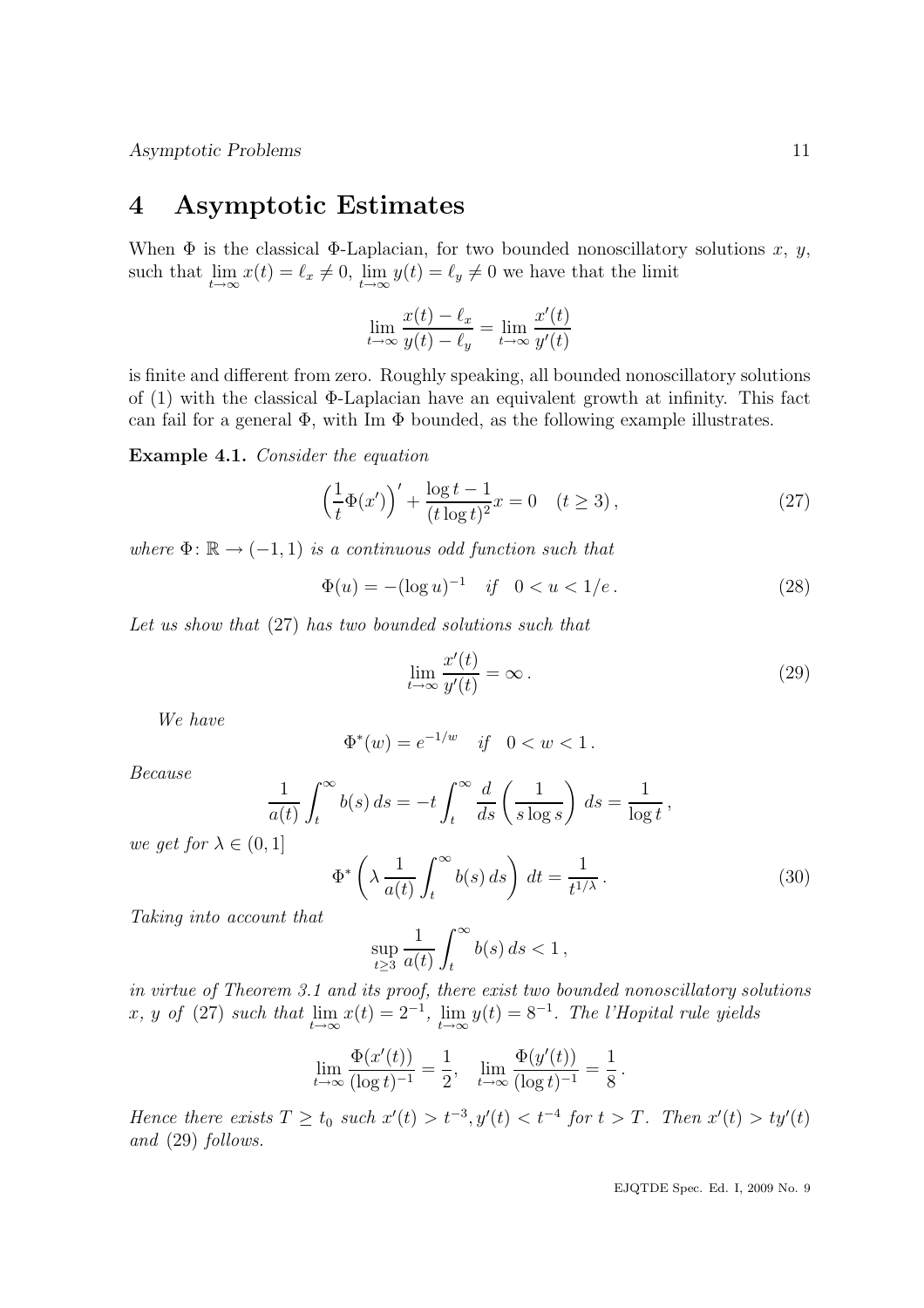A sufficient condition, in order that bounded nonoscillatory solutions have an equivalent growth at infinity, is given by the following.

Corollary 4.1. Assume (Hp), (10) and that

$$
\lim_{u \to 0+} \frac{\Phi(u)}{u^{\alpha}} = d, \quad 0 < d < \infty \,, \tag{31}
$$

for some  $\alpha > 0$ . If x, y are two bounded nonoscillatory solutions of (1) such that

$$
\lim_{t \to \infty} x(t) = c_x, \quad \lim_{t \to \infty} y(t) = c_y, \quad 0 < c_x, \quad c_y < \infty \,, \tag{32}
$$

then the limit

$$
\lim_{t \to \infty} \frac{x(t) - c_x}{y(t) - c_y}
$$

is finite and different from zero. Moreover, any bounded nonoscillatory solution x of (1) satisfies

$$
x'(t) = O\left(\left(\frac{1}{a(t)} \int_t^{\infty} b(s) \, ds\right)^{1/\alpha}\right) \quad \text{as} \quad t \to \infty. \tag{33}
$$

**Proof.** Without loss of generality, let x,  $x^{[1]}$ , y and  $y^{[1]}$  be positive for  $t \geq T \geq t_0$ . Hence, the l'Hopital rule gives

$$
\lim_{t \to \infty} \frac{\Phi(x'(t))}{\Phi(y'(t))} = \lim_{t \to \infty} \frac{x^{[1]}(t)}{y^{[1]}(t)} = \frac{F(c_x)}{F(c_y)}.
$$

In virtue of Theorem 3.1 we have  $\lim_{t \to \infty} x'(t) = 0$ ,  $\lim_{t \to \infty} y'(t) = 0$ . Thus

$$
\frac{\Phi(x'(t))}{\Phi(y'(t))} = \frac{\Phi(x'(t))}{(x'(t))^\alpha} \frac{(y'(t))^\alpha}{\Phi(y'(t))} \left(\frac{x'(t)}{y'(t)}\right)^\alpha
$$

which implies that the limit

$$
\lim_{t \to \infty} \frac{x'(t)}{y'(t)}
$$

is finite and different from zero and the first assertion follows.

Finally, let x be a solution of (1) such that  $\lim_{t\to\infty} x(t) = \ell_x, 0 < \ell_x < \infty$ . In view of Proposition 2.1-i<sub>4</sub>), we have  $\lim_{t\to\infty} x'(t) = 0$  and, from (31),

$$
\lim_{t \to \infty} \frac{\Phi(x'(t))}{(x'(t))^\alpha} = d.
$$

Since

$$
\frac{a(t)(x'(t))^{\alpha}}{\int_t^{\infty} b(s)ds} = \frac{(x'(t))^{\alpha}}{\Phi(x'(t))} \frac{x^{[1]}(t)}{\int_t^{\infty} b(s) ds},
$$

by using Lemma 2.1 and the l'Hopital rule, we obtain (33).

It follows from the proof of Corollary 4.1 that bounded solutions for equations with the map  $\Phi_C$  have the same growth as that ones with Sturm-Liouville operator.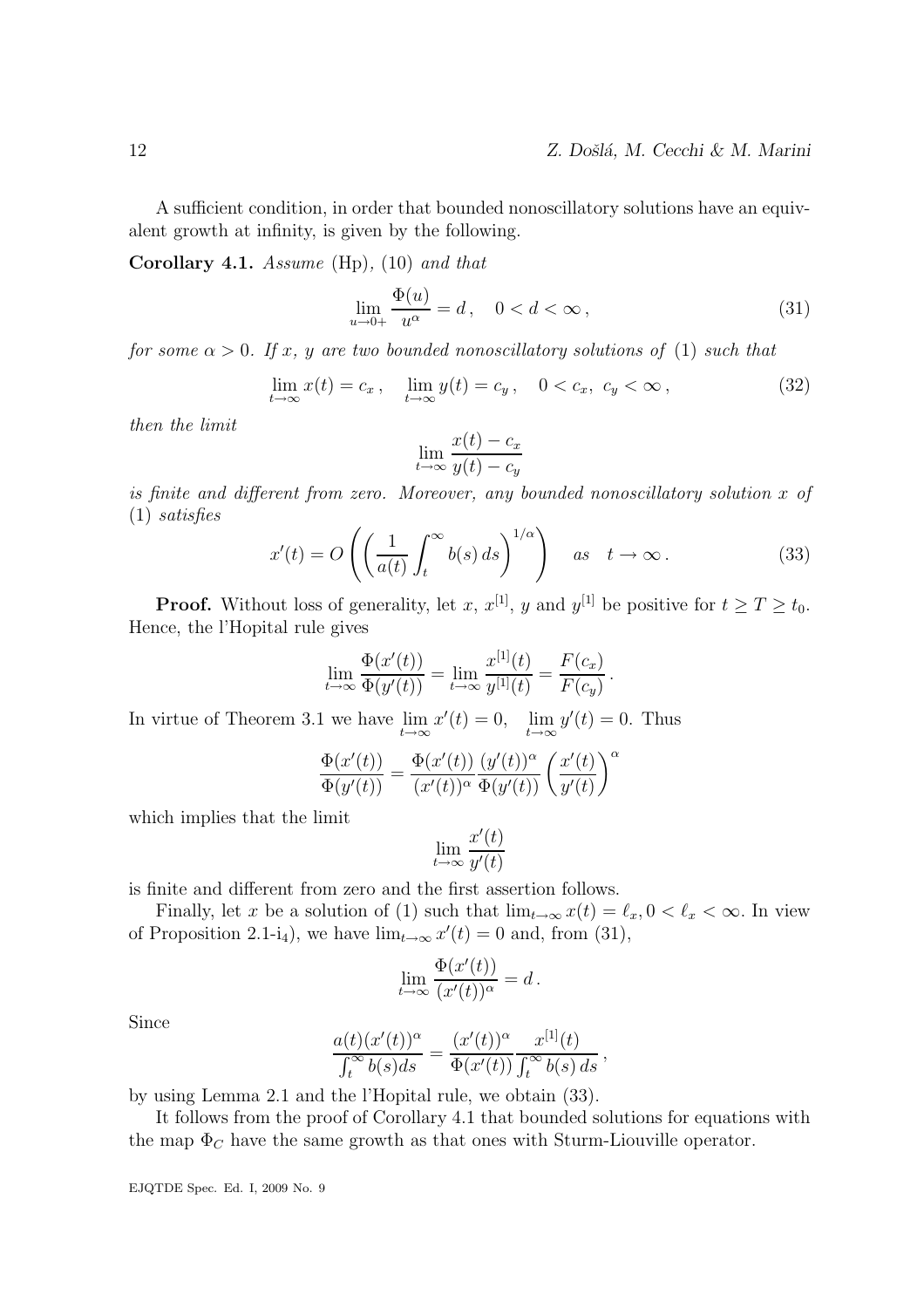**Corollary 4.2.** Assume (10) and (26). If x is a bounded nonoscillatory solution of (4) and z is a bounded nonoscillatory solution of (24) such that  $\lim_{t\to\infty} x(t) = \lim_{t\to\infty} z(t)$ , then

$$
x'(t) - z'(t) = o\left(\frac{1}{a(t)} \int_t^{\infty} b(s)ds\right) \quad as \quad t \to \infty.
$$

**Proof.** Without loss of generality, suppose x, x', z, z' are positive for  $t \geq T \geq t_0$ . In virtue of Proposition 2.1-i<sub>4</sub>), we have  $\lim_{t\to\infty} x'(t) = 0$ . Because the same argument holds for (24), we have also  $\lim_{t\to\infty} z'(t) = 0$ . Moreover, since  $a(t)z'(t)$  is positive decreasing for  $t \geq T$  and (26) holds, we get

$$
\lim_{t \to \infty} a(t)z'(t) = 0.
$$

From the equality

$$
\frac{x'(t) - z'(t)}{a^{-1}(t) \int_t^{\infty} b(s) ds} = \frac{x'(t)}{\Phi_C(x'(t))} \frac{x^{[1]}(t)}{\int_t^{\infty} b(s) ds} - \frac{a(t)z'(t)}{\int_t^{\infty} b(s) ds},
$$

taking into account Lemma 2.1, by using the l'Hopital rule, the assertion follows.

# 5 Unbounded Solutions

In this section we study the existence of solutions of (1) satisfying the asymptotic conditions (3).

**Theorem 5.1.** Let (Hp) be satisfied. Assume there exists  $k, 0 < \Phi(k) < \sigma$ , such that

$$
\int_{t_0}^{\infty} b(s) F(ks) \, ds < \infty \tag{34}
$$

and

$$
\lim_{t \to \infty} \frac{1}{a(t)} \int_{t}^{\infty} b(s) F(ks) ds = 0.
$$
\n(35)

If there exists a positive constant  $\overline{\mu} \in \text{Im } F$  such that

$$
J_{\overline{\mu}} = \int_{t_0}^{\infty} \Phi^* \left( \overline{\mu} \frac{1}{a(t)} \int_t^{\infty} b(s) \, ds \right) \, dt = \infty \,, \tag{36}
$$

then the asymptotic problem  $(1)$ – $(3)$  is solvable.

**Proof.** Let L be such that

$$
F(L) = \overline{\mu} \,. \tag{37}
$$

In virtue of (35), we can choose  $t_1 > 0$  so large that

$$
\sup_{t \ge t_1} \frac{1}{a(t)} \int_t^\infty b(s) F(ks) \, ds \le \Phi(k), \quad kt_1 > L. \tag{38}
$$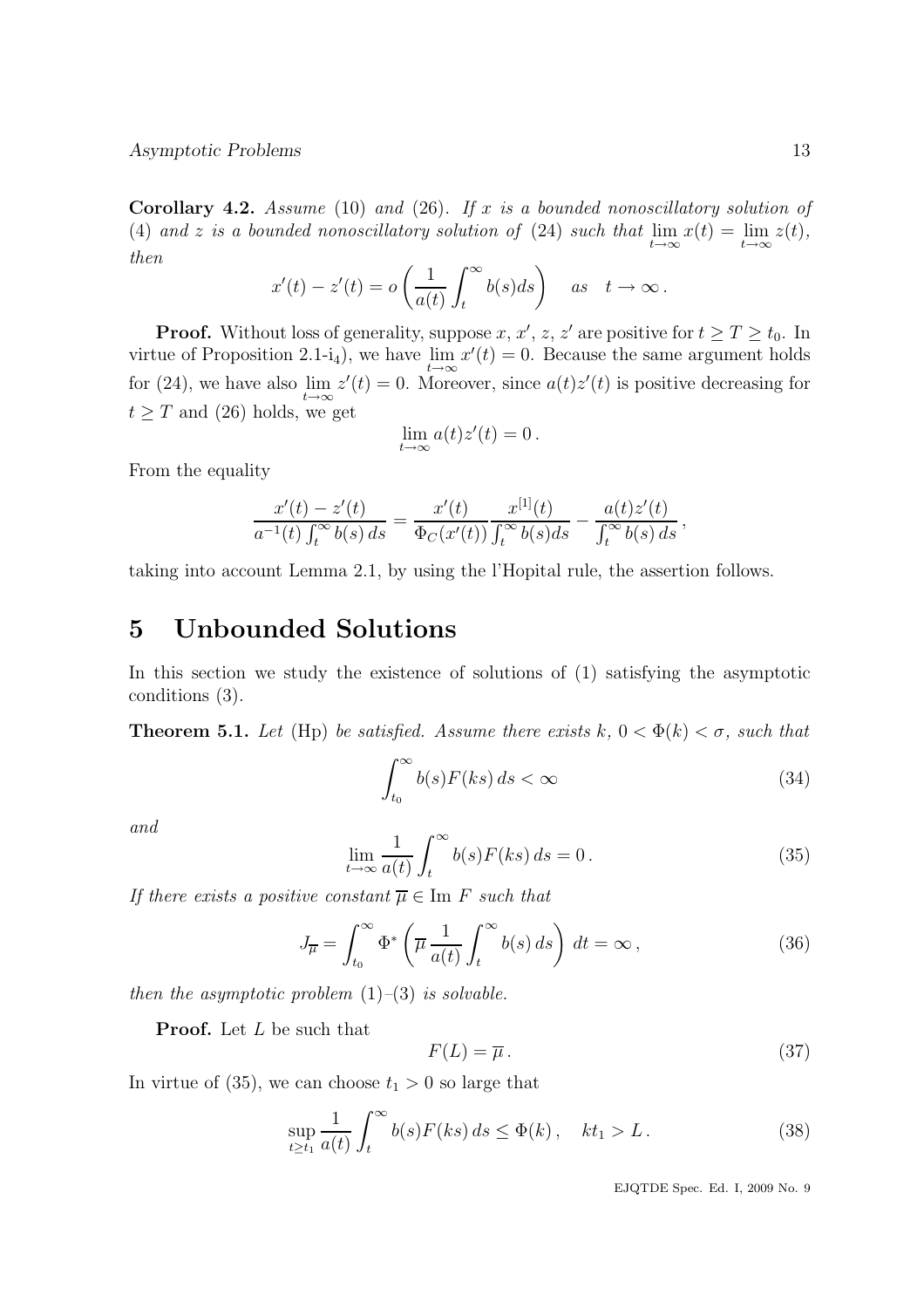Now, as in the proof of Theorem 3.1, denote by  $C[t_1,\infty)$  the Fréchet space of all continuous functions on  $[t_1, \infty)$  endowed with the topology of uniform convergence on compact subintervals of  $[t_1, \infty)$  and consider the set  $\Omega \subset C[t_1, \infty)$  given by

$$
\Omega = \{ u \in C[t_1, \infty) : L \le u(t) \le kt \} .
$$

Define in  $\Omega$  the operator T as follows

$$
T(u)(t) = L + \int_{t_1}^t \Phi^* \left( \frac{1}{a(s)} \int_s^\infty b(\tau) F(u(\tau)) d\tau \right) ds.
$$

In view of (38), we have

$$
T(u)(t) \leq L + \int_{t_1}^t \Phi^* \left( \frac{1}{a(s)} \int_s^\infty b(\tau) F(k\tau) d\tau \right) \leq L + k(t - t_1) \leq kt.
$$

Obviously,  $T(u)(t) \geq L$  and so T maps  $\Omega$  into itself. Reasoning as in the proof of Theorem 3.1 and applying the Tychonov fixed point theorem, there exists a solution  $x$ of the integral equation

$$
x(t) = L + \int_{t_1}^t \Phi^* \left( \frac{1}{a(s)} \int_s^\infty b(\tau) F(x(\tau)) d\tau \right) ds.
$$

Clearly, x is a solution of  $(1)$ . Because

$$
\Phi(x'(t)) = \frac{1}{a(t)} \int_t^{\infty} b(\tau) F(x(\tau)) d\tau \leq \frac{1}{a(t)} \int_t^{\infty} b(\tau) F(k\tau) d\tau,
$$

in virtue of (35), we obtain  $\lim_{t\to\infty} x'(t) = 0$ . Moreover, from (37) we have

$$
\int_{t_1}^t \Phi^* \left( \frac{1}{a(s)} \int_s^\infty b(\tau) F(x(\tau)) d\tau \right) ds \ge \int_{t_1}^t \Phi^* \left( \frac{1}{a(s)} \int_s^\infty b(\tau) F(L) d\tau \right) ds =
$$

$$
\int_{t_1}^t \Phi^* \left( \frac{\overline{\mu}}{a(s)} \int_s^\infty b(\tau) d\tau \right)
$$

and so (36) yields  $\lim_{t\to\infty} x(t) = \infty$ .

Remark 5.1. Theorem 5.1 holds for a general map Φ, bounded or unbounded, and complements similar results stated in [7, Theorem 3.1], [8, Theorem 3.3], and [9, Theorem 1].

The following example illustrates Theorem 5.1.

Example 5.1. Consider the equation

$$
((t^{-3}\Phi_C(x'))' + t^{-5}\sqrt{|x|} \text{ sgn } x = 0, \quad (t \ge 1).
$$

Because all the assumptions of Theorem 5.1 are satisfied for any  $k > 0$  and  $\overline{\mu} > 0$ , this equation has unbounded nonoscillatory solutions x such that  $\lim_{t\to\infty} x'(t) = 0$ .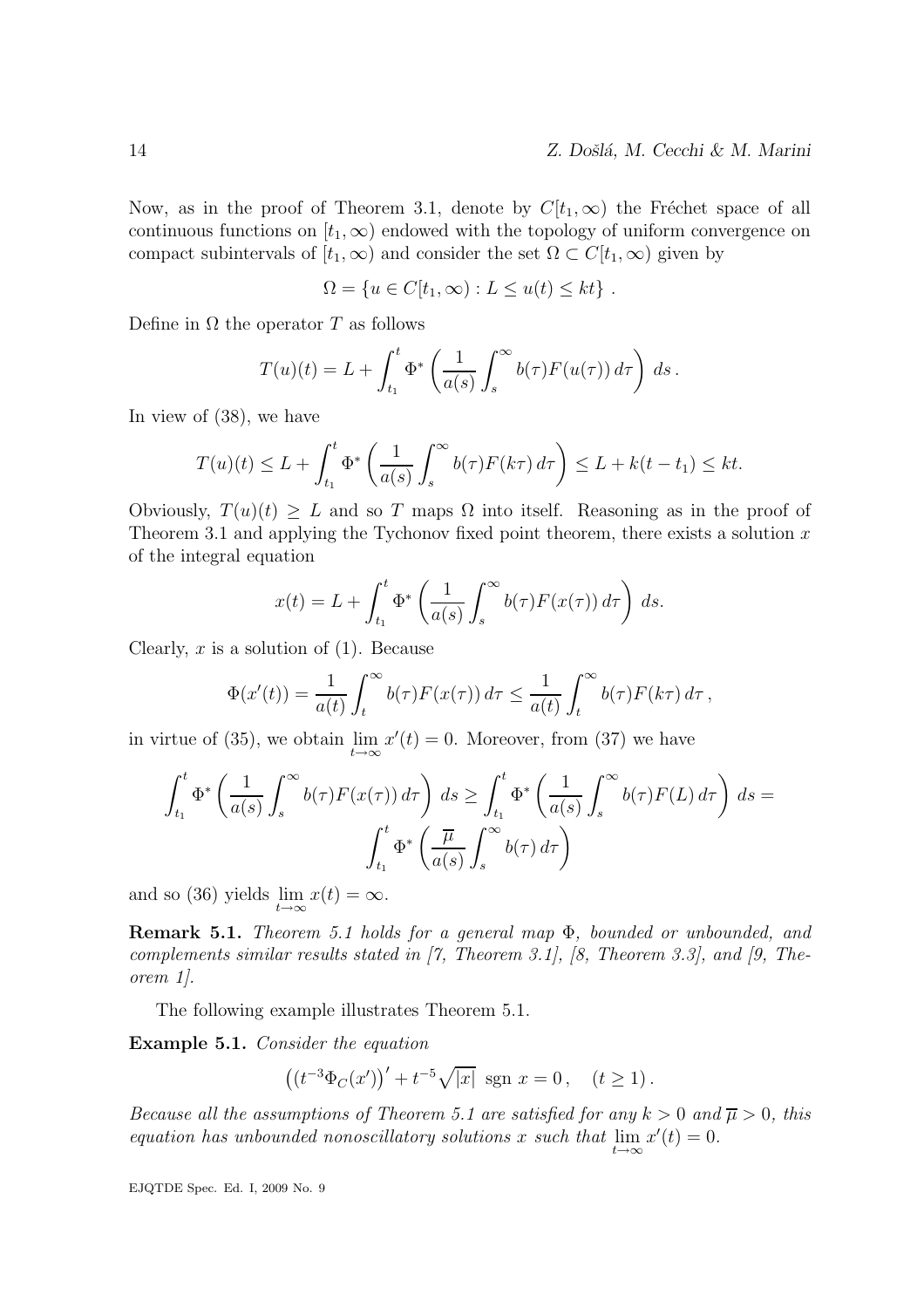**Remark 5.2.** When (8) holds and  $\text{Im } \Phi$  is bounded, the existence of nonoscillatory solutions x of (1) such that  $\lim_{t\to\infty} x^{[1]}(t) = 0$  has been obtained in [9] as limit of a sequence  $\{z_n\}$ , where  $z_n$  are solutions of (1) such that  $\lim_{t\to\infty}z_n^{[1]}(t) > 0$ . Hence, in virtue of Lemma 2.1, the argument used in [9, Theorem 1] cannot be adapted to the case here considered.

In the next theorem, we give an asymptotic estimate for unbounded solutions of (1).

**Theorem 5.2.** Let (Hp) be satisfied. Assume that for some  $\alpha > 0$  the function  $\Phi$ satisfies (31) and the function F satisfies (35) and

$$
\lim_{u \to \infty} \frac{F(u)}{u^{\alpha}} = k, \quad 0 < k < \infty. \tag{39}
$$

If x is a solution of the BVP  $(1)-(3)$ , then

$$
x'(t) = o\left(\left(\frac{1}{a(t)} \int_t^{\infty} b(s) F(ks) ds\right)^{1/\alpha}\right) \quad as \quad t \to \infty.
$$

Proof. We have by the l'Hopital rule

$$
\lim_{t \to \infty} \frac{x(t)}{kt} = 0.
$$

Proceeding as in the proof of Corollary 4.1, we have

$$
\frac{a(t)(x'(t))^\alpha}{\int_t^\infty b(s)F(ks)\,ds} = \frac{(x'(t))^\alpha}{\Phi(x'(t))} \frac{x^{[1]}(t)}{\int_t^\infty b(s)F(ks)\,ds}
$$

and by (39)

$$
\lim_{t \to \infty} \frac{F(x(t))}{F(kt)} = \lim_{t \to \infty} \frac{F(x(t))}{x^{\alpha}(t)} \frac{(kt)^{\alpha}}{F(kt)} \frac{(x(t)^{\alpha})}{(kt)^{\alpha}} = 0.
$$

The assertion follows by the l'Hopital rule.

# 6 Coexistence Result

From Theorems 3.1 and 5.1 we have the following coexistence result.

**Corollary 6.1.** Let (Hp) be satisfied. Assume there exists  $k, 0 < \Phi(k) < \sigma$ , such that (34) and (35) hold. If there exist two positive constants  $\lambda$  and  $\mu$ ,  $\lambda < \mu \in \text{Im } F$  such that  $J_{\lambda} < \infty$  and  $J_{\mu} = \infty$ , then (1) has both bounded and unbounded nonoscillatory solutions x such that  $\lim_{t\to\infty} x'(t) = 0.$ 

The following example illustrates Corollary 6.1.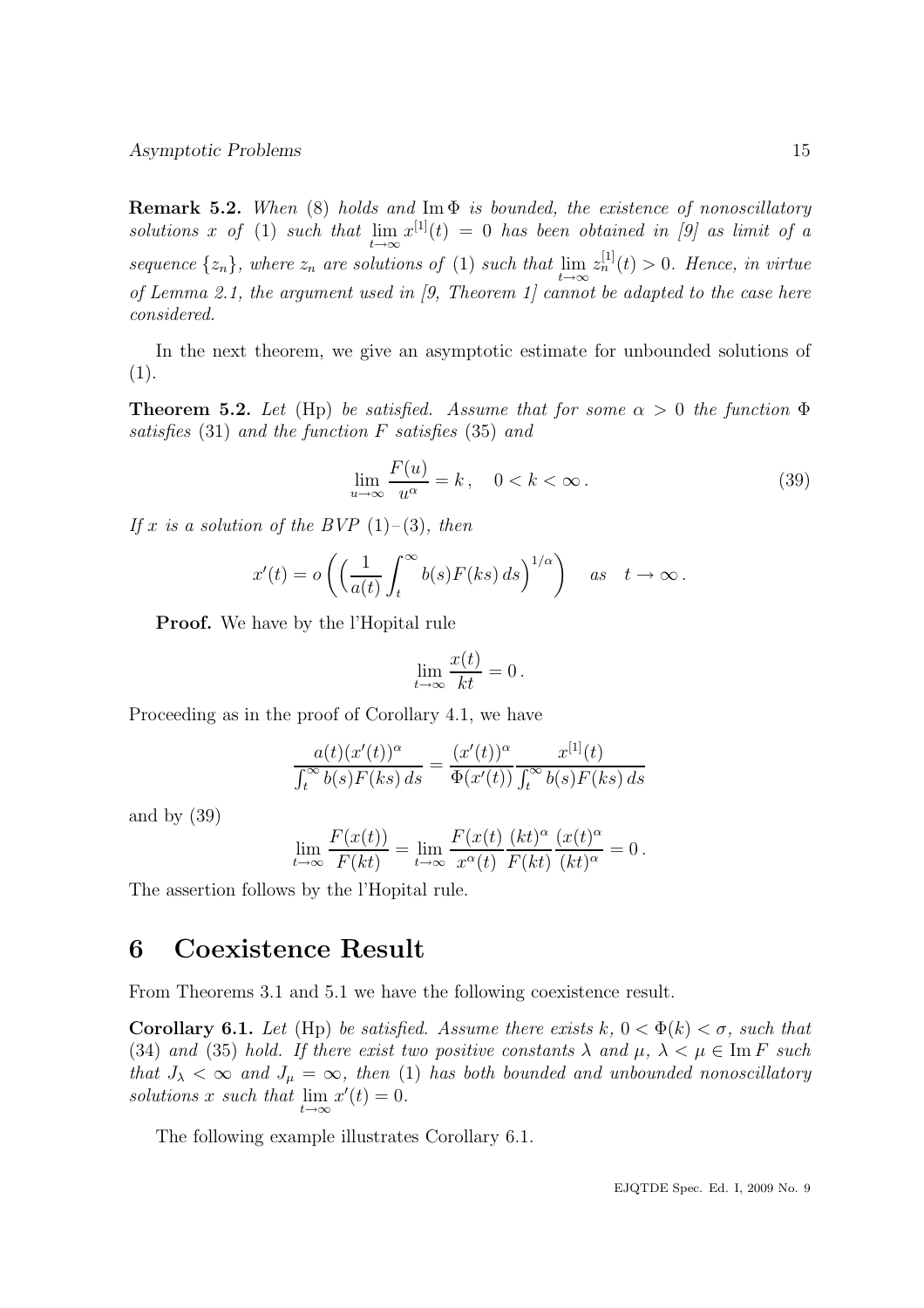Example 6.1. Consider the equation

$$
\left(\frac{1}{t}\Phi(x')\right)' + \frac{\log t - 1}{(t\log t)^2}F(x) = 0, \quad (t \ge 3),\tag{40}
$$

where  $\Phi: \mathbb{R} \to (-1, 1)$  is, as in Example 4.1, a continuous odd function defined by (28) and F is a continuous odd function such that

$$
F(u) = \frac{\log u}{\log \log u} \quad on \quad [9, \infty).
$$

We have for  $t \geq 9$ 

$$
b(t)F(t) \le \frac{\log t - 1}{(t \log t)^2} \left( \frac{\log t}{\log(\log t)} + \frac{1}{(\log(\log t))^2} \right) \le \frac{1}{t^2 \log(\log t)} + \frac{1}{t^2 \log t (\log(\log t))^2} = -\frac{d}{dt} \frac{1}{t(\log(\log t))}.
$$

Thus (34), (35) are verified with  $k = 1$ . Reasoning as in Example4.1, condition (30) holds for  $\lambda \in (0,1]$ . Hence  $J_{1/2} < \infty$  and  $J_1 = \infty$  and from Corollary 6.1, equation (40) has both bounded and unbounded solutions x such that  $\lim_{t\to\infty} x'(t) = 0$ 

Example 6.1 also shows that the convergence of the integral  $J_\mu$  can depend on the values of the parameter  $\mu$ . In view of Lemma 3.2, for the map  $\Phi_C^*$  this fact does not occur when (15) holds. Because (35) implies (15), Corollary 6.1 cannot be applied to equation (4).

# 7 Open Problems and Suggestions

(1) Asymptotic estimations for bounded solutions. Does (33) hold for any bounded nonoscillatory solution, x, by assuming, instead of (31), that  $\Phi$  is asymptotically homogeneous near zero, i.e.

$$
\lim_{u \to 0} \frac{\Phi(\lambda u)}{\Phi(u)} = \lambda^{\alpha} \quad \text{for} \quad \lambda \in (0, 1] \quad \text{and some} \quad \alpha > 0 ? \tag{41}
$$

Condition (41) means that  $\Phi$  is a regularly varying function at zero. This notion, and the analogous one at infinity, are often used both in searching for radial solutions of elliptic problems and in asymptotic theory of ordinary differential equations, see, e.g., [6, 12] and references therein.

(2) The growth of solutions. When (Hp) and  $\limsup a(t) > 0$  hold, then, in  $t\rightarrow\infty$ virtue of Lemma 2.1, equation (1) does not have unbounded solutions  $x$  such that  $\lim_{t \to \infty} x'(t) = \ell_x, 0 < \ell_x \leq \infty$ . Nevertheless, when

$$
\lim_{t\to\infty}a(t)=0\,,
$$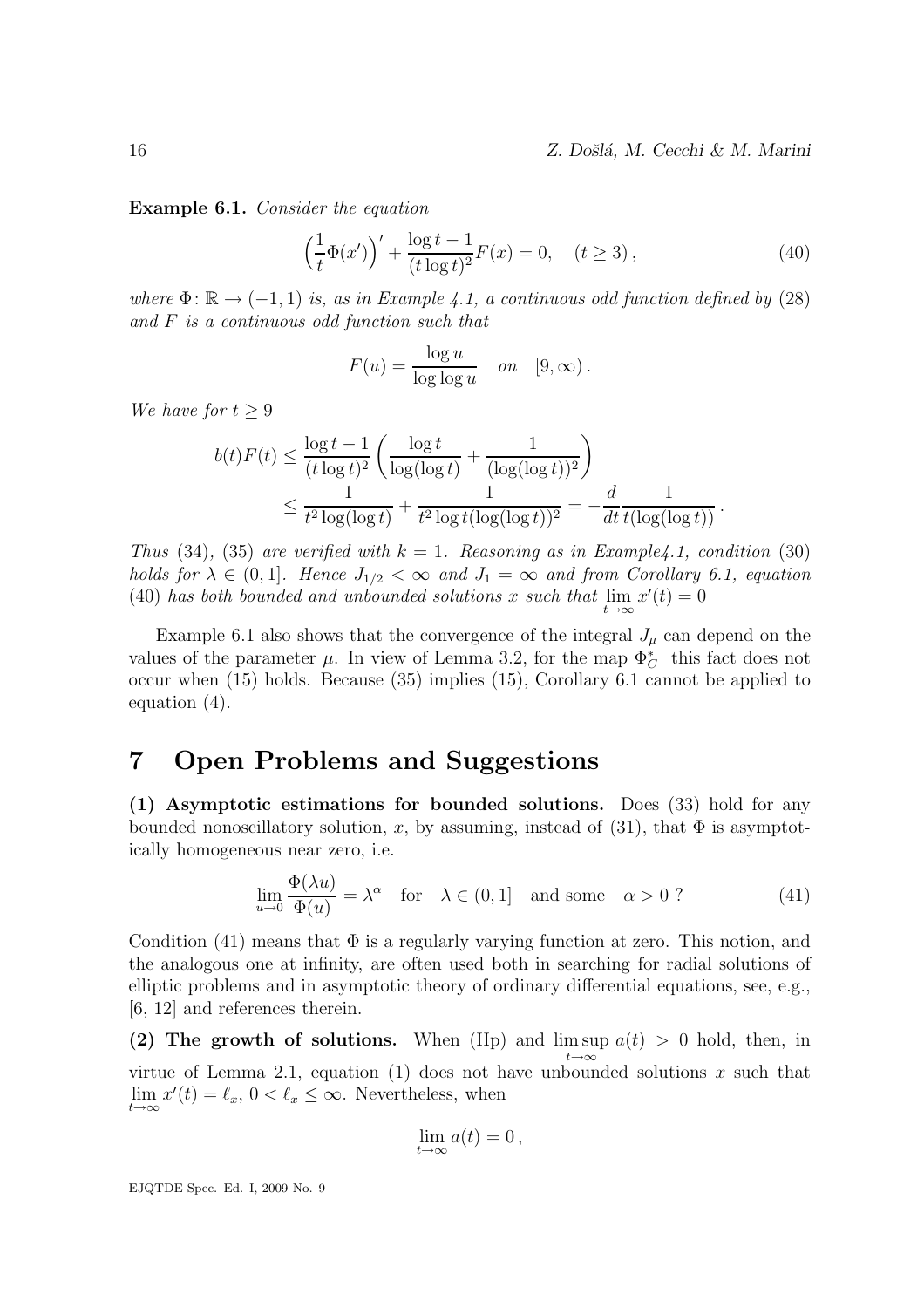equation (1) can have unbounded solutions x such that  $\lim_{t\to\infty} x'(t) = \ell_x$  with  $0 < \ell_x \leq \infty$ , as the following example shows.

Example 7.1. Consider the equation

$$
\left(\frac{\sqrt{1+t^2}}{t^2}\Phi_C(x')\right)' + \frac{8}{t^8}x^3 = 0 \quad (t \ge 1),\tag{42}
$$

A direct calculation shows that  $x(t) = 2^{-1}t^2$  is a solution of (42). Observe that the conditions (34) and (35) are verified, while  $J_{\mu}^C < \infty$  for any small  $\mu$ . In addition, from Theorem 3.1, equation (42) has also nonoscillatory bounded solutions.

It should be interesting to give criteria for the existence of unbounded solutions  $x$ of (1) satisfying the boundary condition  $\lim_{t\to\infty} x'(t) = \ell_x, 0 < \ell_x \leq \infty$ .

(3) Coexistence result. When the convergence of the integral  $J_\mu$  does not depend on  $\mu$ , the coexistence result stated in Corollary 6.1 cannot be applied. If  $J_{\mu}$  diverges for  $\mu$ in a neighboorhod of zero, then, by Proposition 2.2, bounded nonoscillatory solutions of (1) do not exist.

When  $J_{\mu}$  converges for any  $\mu > 0$ , Example 7.1 illustrates that bounded and unbounded nonoscillatory solutions of (1) can coexist. It is an open problem if in this case always bounded and unbounded solutions satisfying (11) coexist.

# References

- [1] R. P. Agarwal, S. R. Grace and D. O'Regan, Oscillation Theory for Second Order Linear, Half-Linear, Superlinear and Sublinear Dynamic Equations, Kluwer, Dordrecht, 2003.
- [2] M. Bartušek and J. R. Graef, The nonlinear limit-point/limit-circle problem for second order equations with p-Laplacian, *Dynam. Systems Appl.* **14** (2005), 431-446.
- [3] M. Bartušek and J. R. Graef, The strong nonlinear limit-point property for Emden-Fowler equations, Differential Equations Dynam. Systems 14 (2006), 383-405.
- [4] C. Bereanu and J. Mawhin, Periodic solutions of nonlinear perturbations of Φ– Laplacians with possibly bounded  $\Phi$ , *Nonlinear Anal.* **68** (2008), 1668-1681.
- [5] C. Bereanu, P. Jebelean and J. Mawhin, Radial solutions for some nonlinear problems involving mean curvature operators in Euclidean and Minkowski spaces, Proc. Amer. Math. Soc. **137** (2009), 161-169.
- [6] A. Capietto, W. Dambrosio and F. Zanolin, Infinitely many radial solutions to a boundary value problem in a ball, Ann. Mat. Pura Appl.  $(4)$  179 (2001), 159-188.